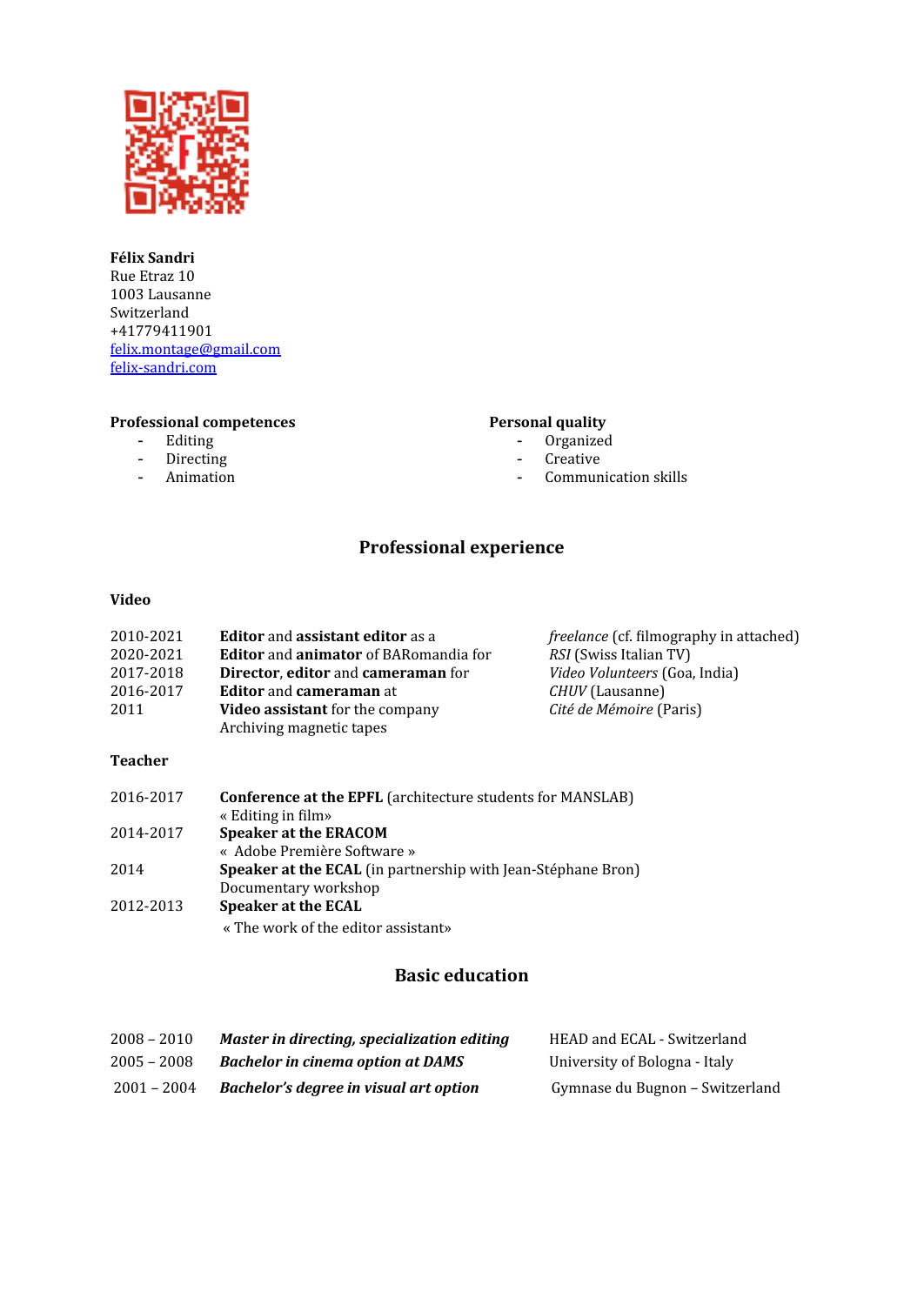## **Additional training**

| 2021 | <b>Introduction to 2d animation and After Effects</b> MoGraph Mentor - USA (online course) |                         |
|------|--------------------------------------------------------------------------------------------|-------------------------|
| 2017 | Certificat Cinema 4D                                                                       | Cadschool - Suisse      |
| 2015 | Certificate Adobe After Effects                                                            | Cadschool – Switzerland |
| 2014 | Certificate Avid Media Composer                                                            | Focal - Switzerland     |

#### **Languages**

| French         | Mother tongue    |
|----------------|------------------|
| Italian        | <b>Bilingual</b> |
| <b>English</b> | C <sub>2</sub>   |
| German         | B1               |
| <b>Hebrew</b>  | A2               |

#### **Software**

Avid Media Composer Adobe Premiere Pro, Adobe Audition, Adobe After Effect, Adobe Illustrator, Adobe Photoshop, Adobe Animate Da Vinci Resolve Final Cut Pro Cinema 4D Word Office/Excel

#### **Various**

- I travelled to Argentina, to Morocco, to Algeria, to Lebanon, to Israel, to Palestine, to Turkey, to Burkina Faso, to Angola, to Ivory Coast, to Vietnam, to Nepal, to India, to Sri Lanka, to West and East Europe.

- I teach a Chinese martial art every Saturday morning, I experienced fasting while doing meditation and yoga, since I am a kid I am doing mountaineering and cross-country skiing, I lived more than one year in India, studied 3 years in Bologna, I did Hebrew lessons in Tel Aviv, I lived 3 month in Pristina in Kosovo, and I did a Kannada course (South Indian language).

- I love Alejandro Jodorovsky: his movies, books and comics, I love Italian neorealism like for example *Accatone* by Pasolini, I love the series *The Deuce* produced by HBO, at this moment I'm reading L*e rabbin et le psychanalyste* by Delphine Horvilleur.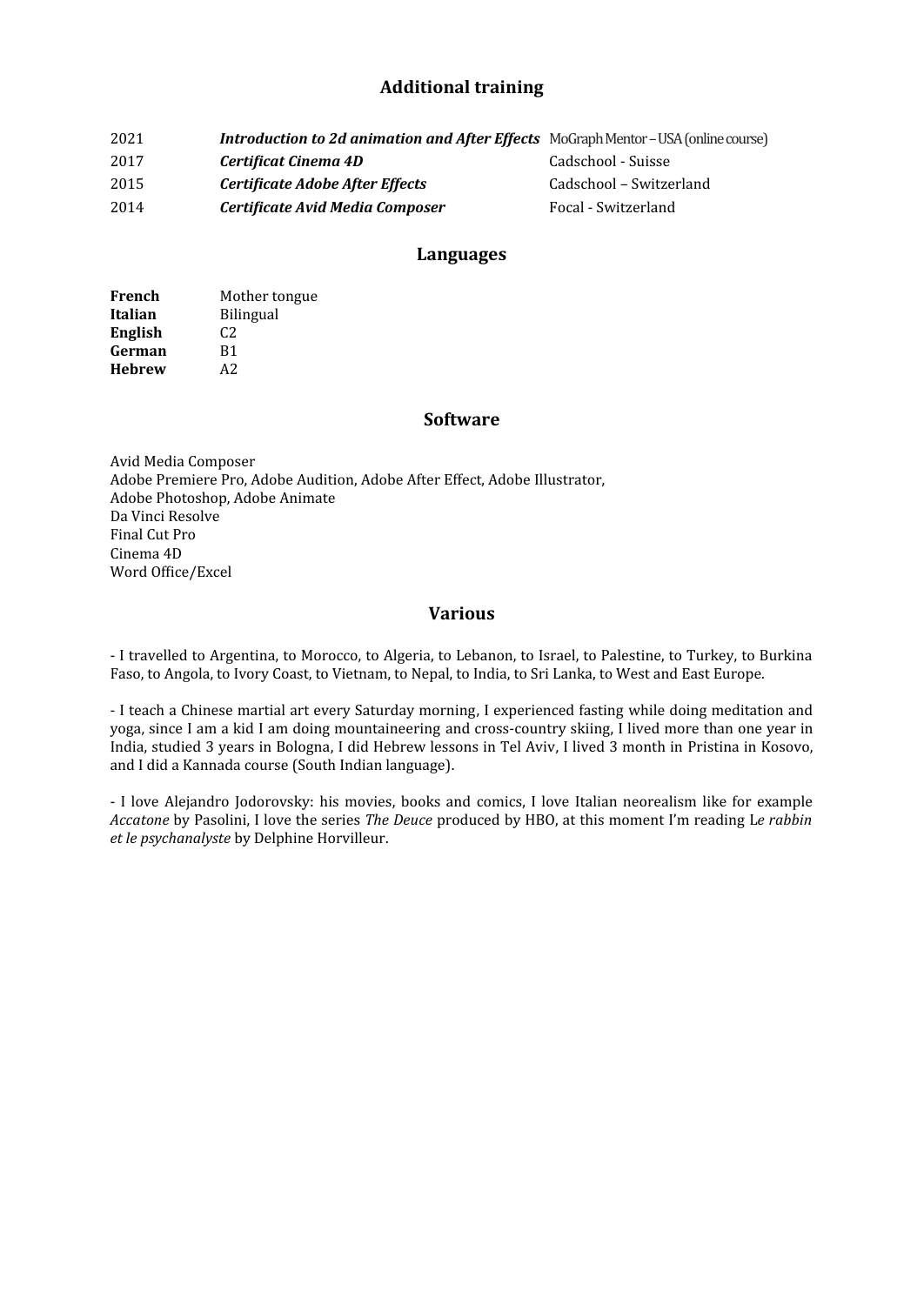# **Filmography**

## **Editor, feature film**

| 2021 | <u>Papaya 69</u>                                                    | By F. Reverdito e R. Bernasconi |
|------|---------------------------------------------------------------------|---------------------------------|
| 2020 | <b>Et dehors la vie continue</b>                                    | By Daniel Maurer                |
| 2019 | <b>Hive</b>                                                         | By Blerta Basholli              |
|      | (It won 3 awards at Sundance Film Festival 2021)                    |                                 |
| 2014 | <b>Deux jours avec mon père</b>                                     | By Anne Gonthier                |
| 2013 | <b>Behind the scene of Algeria's war</b>                            | By Pierre-André Thiébaud        |
| 2010 | <b>Toulouse</b>                                                     | By Lionel Baier                 |
|      | (Selected at the 64 <sup>th</sup> edition of Locarno Film Festival) |                                 |

## **Editor, short film**

| 2021 | <b>BARomandia</b> (show for the RSI)                                          | By Massimo Isotta et Riccardo Bagnato   |  |
|------|-------------------------------------------------------------------------------|-----------------------------------------|--|
| 2020 | <b>BARomandia</b> (show for the RSI)                                          | By Massimo Isotta et Riccardo Bagnato   |  |
|      | Paroles de seniors sur le confinement                                         | By Kaveh Bakhtiari et David             |  |
| Maye |                                                                               |                                         |  |
| 2019 | <b>Do No Harm</b> (Kino Kabaret Tel Aviv)                                     | By Gabriel Horn                         |  |
|      | <b>Lausanne et ses Quartiers</b> (VR video)                                   | By La Haine Sage & Wiiz Love            |  |
| 2018 | <b>Faits Divers</b>                                                           | By Léon Yersin                          |  |
|      | (Selected at the 71 <sup>st</sup> edition of Locarno Film Festival)           |                                         |  |
|      | <b>Child's Play: Building a Beautiful Future</b>                              | By Félix Sandri                         |  |
| 2017 | <b>Lavo Mandri</b>                                                            | By Félix Sandri                         |  |
|      | <b>Narkasur</b>                                                               | By Félix Sandri                         |  |
|      | The jobs of an operating room                                                 | By Géraldine Rod                        |  |
|      | 240 hours, 48 lives                                                           | By Géraldine Rod                        |  |
| 2016 | <b>SMUR</b>                                                                   | By Philippe Gétaz                       |  |
|      | A voice, almost mine                                                          | By Natalia Gadzina                      |  |
|      | (for the Rilke Foundation in Sierre)                                          |                                         |  |
|      | La Cinquième Part                                                             | By Moïra Pitteloud                      |  |
|      | (master film in ECAL)                                                         |                                         |  |
|      | 1 short film for la Nuit des images                                           | Elysée Museum                           |  |
| 2015 | <b>Elsewhere?</b>                                                             | Co-directed with Charles Kleiber        |  |
|      | <b>Drone Courtship</b>                                                        | For Flyability and atelier D Schleapfer |  |
|      | <b>3 musical clips for the singer Ksyran</b>                                  | Produced by Flyingwave SA               |  |
| 2014 | 2 short films for la Nuit des images                                          | Elysée Museum                           |  |
|      | Pilot episode for the web serie Life on Venus                                 | By Géraldine Rod                        |  |
|      | <b>The Offer</b>                                                              | By Moira Pitteloud                      |  |
|      | (Internationale Kurzfilmtage Winterthur, Preis für den besten Schulfilm 2014) |                                         |  |
| 2013 | 2 short films for la Nuit des images                                          | Elysée Museum                           |  |
|      | Des jeunes filles aux filles jeunes                                           | By Darius Schmid                        |  |
| 2012 | <b>Radio-Actif</b>                                                            | By Nathan Hofstetter                    |  |
|      | (Léopard d'or at the 65 <sup>th</sup> edition of Locarno Film Festival)       |                                         |  |
|      | <b>Cartography n.11</b>                                                       | <b>By Lionel Baier</b>                  |  |
| 2011 | A quoi tu joues ?                                                             | By Jean-Guillaume Sonnier               |  |
|      | (« Action light » award et 64 <sup>th</sup> edition of Locarno Film Festival) |                                         |  |
| 2009 | Promotional clip for the director Ladj Ly                                     | By Kourtrajmé Productions (Paris)       |  |
|      |                                                                               |                                         |  |

## **Editor assistant, feature film**

| 2021 | <b>Guérisseur</b> (Temps Présent RTS)    | By Claudio Tonetti       |
|------|------------------------------------------|--------------------------|
| 2020 | <b>Cing nouvelles du cerveau</b>         | By Jean-Stéphane Bron    |
|      | <b>Les Guérisseurs</b>                   | By Marie-Eve Hildbrand   |
| 2019 | <b>La Mif</b>                            | By Frédéric Baillif      |
|      | <b>Old Boys</b>                          | By Jean-François Amiguet |
|      | <b>O Fim De Mundo</b>                    | By Basil Da Cunha        |
|      | (International Competition Locarno 2019) |                          |